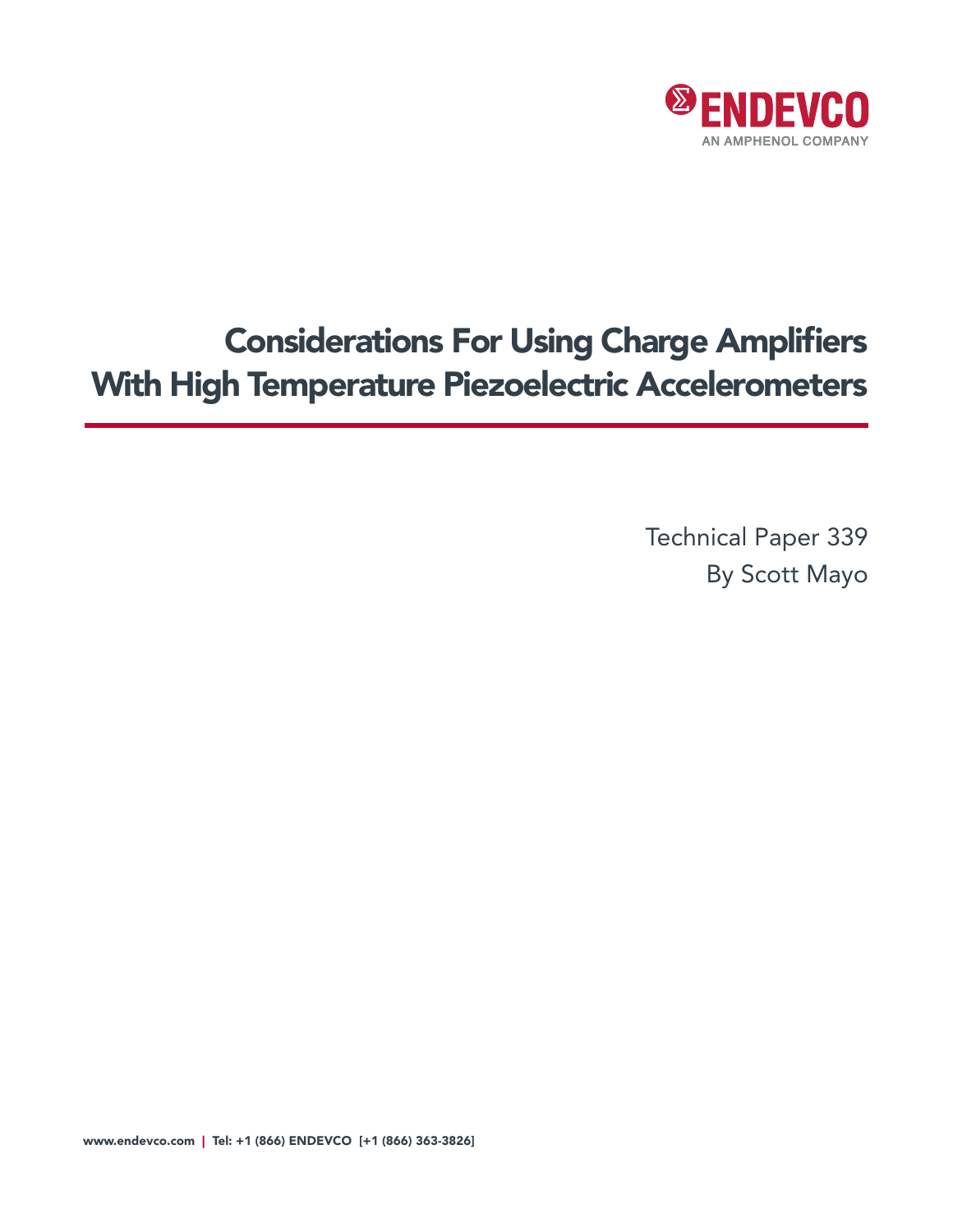# Considerations for using charge amplifiers with high temperature | Technical Paper 339 piezoelectric accelerometers

High temperature piezoelectric accelerometers have proven over the years to be highly reliable, accurate sensors for demanding applications such as jet engine testing and automotive engine development. While "voltage-mode" IEPE type accelerometers have come to dominate the general purpose testing market, "charge-mode" piezoelectric accelerometers and their accompanying charge amplifiers still reign in applications where temperature exposure exceeds 300°F.

High temperature accelerometers are found in both so-called "single-ended" (coaxial) output form, and "balanced differential" (two pin) output. Differential output types have found particular acceptance in applications in high EMI (electro-magnetic interference) environments, such as on power generation gas turbines.

Regardless of the output type, for applications where temperature exposure is greater than 500°F, particular attention needs to be paid to the specified performance of the accelerometer at upper temperature limits and the selection of an appropriate charge amplifier compatible with that performance. A "general-purpose" charge amplifier likely won't perform to expectations while matched with an accelerometer in an application at these temperature levels. A closer examination of both the accelerometer and charge amplifier's specifications reveals why.

# Accelerometer and Charge Amplifier Matching

An often overlooked specification of high temperature accelerometers is the piezoelectric resistance specification at the extreme upper temperature limit. While the resistance value can be typically in the GΩ range (~10° Ω) at room temperature, at a maximum rated temperature (say, at ~1200°F), this value may drop to almost 10 kΩ. [See Figure 1] Through careful design, material selection and manufacturing techniques, resistance will return to initial values once the accelerometer temperature cools, thereby reducing the concern of inducing damage to the accelerometer. Table 1 lists a representative sample of Endevco accelerometer model numbers and their lowest specified piezoelectric resistance at maximum rated temperature.

| Accelerometer model | <b>Single-ended or Differential</b> | Minimum resistance at max. temp |  |
|---------------------|-------------------------------------|---------------------------------|--|
| 2273AM1             | <b>SE</b>                           | 10 MΩ at 700°F                  |  |
| 2276                | <b>SE</b>                           | 100 kΩ at 900°F                 |  |
| 2280                | <b>SE</b>                           | 100 kΩ at 900°F                 |  |
| 6222S               | Diff                                | 50 MΩ at 500°F                  |  |
| 6233C               | Diff                                | 100 kΩ at 900°F                 |  |
| 6237M70             | <b>SE</b>                           | 10 kΩ at 1200°F                 |  |
| 6243M1              | <b>SE</b>                           | 10 kΩ at 1200°F                 |  |
| 6243M3              | Diff                                | 10 kΩ at 1200°F                 |  |

Table 1 [Source: Ref 1]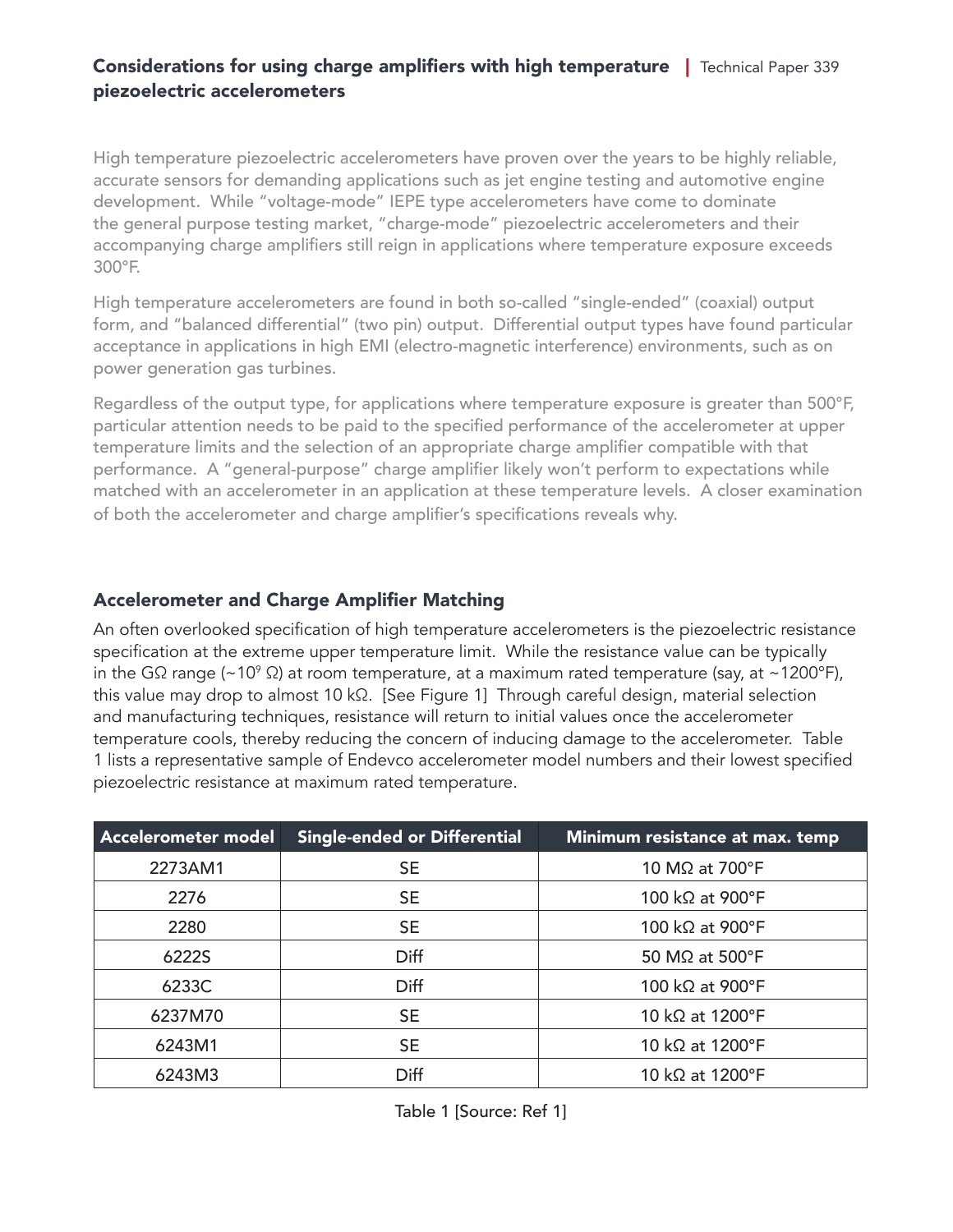However not just any charge amplifier will work with an accelerometer that performs this way. Charge amplifiers should specify a minimum source resistance that can be connected to its input in order for the charge amplifier to meet its entire set of specifications. Many general-purpose charge amplifiers specify a required source resistance of 10 MΩ or higher, meaning that the accelerometer's resistance must be at least 10 MΩ for the charge amplifier to perform to expectations. So an extreme temperature accelerometer, where its resistance drops to 10 kΩ at high temperature, would work in unexpected and unknown ways with such a charge amplifier. Table 2 lists some common Endevco charge amplifier model numbers and their minimum required source resistance.

| Signal Conditioner Model | <b>Application Type</b> | Single-ended or Differential Minimum source resistance |                      |
|--------------------------|-------------------------|--------------------------------------------------------|----------------------|
| 2721B                    | High Temp               | <b>SE</b>                                              | 1 k $\Omega$         |
| 2771C                    | General                 | SE                                                     | $100 k\Omega$        |
| 2771CM2                  | High Temp               | <b>SE</b>                                              | $10 k\Omega$         |
| 2775B                    | General                 | <b>SE</b>                                              | $10 \text{ M}\Omega$ |
| 2777A                    | High Temp               | Diff                                                   | 50 k $\Omega$        |
| 6634C                    | General                 | SE or Diff                                             | $10 \text{ M}\Omega$ |

Table 2 [Source: Ref 1]



# Model 6243M1 Resistance Over Temperature

Figure 1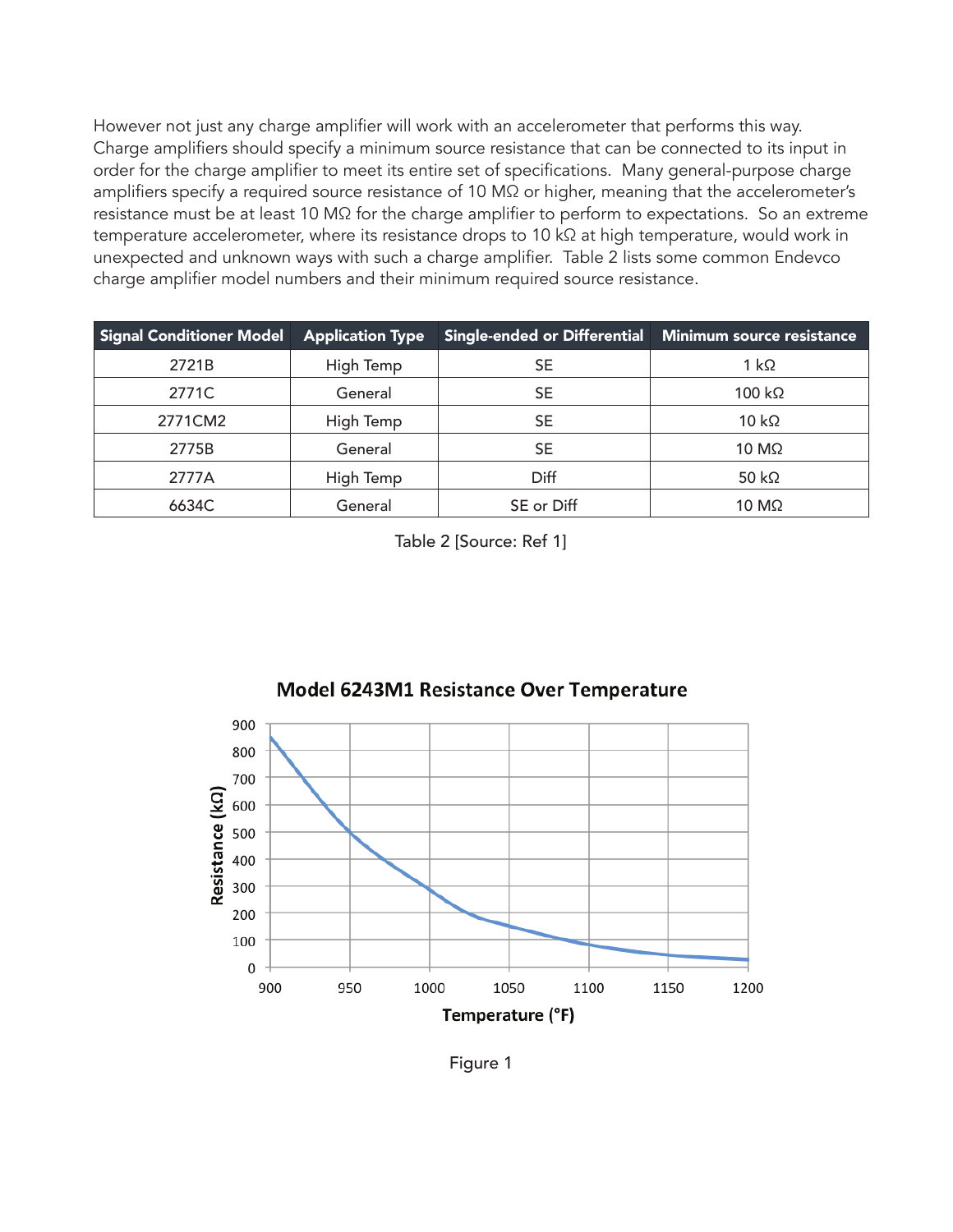Several questions arise at this point:

- Why does the accelerometer's resistance drop?
- How does a charge amplifier work?
- Why do some charge amplifiers fail to work properly with low source resistances?

Let's tackle each of these separately.

## Accelerometer Resistance

Piezoelectric accelerometers use piezoelectric crystalline material as its sensing element, whether that material is a "single" crystal (quartz and tourmaline, for example) or a "polycrystalline" ceramic (PZT or many others). These materials are insulators (more scientifically known as a dielectric). Piezoelectricity appears only in insulating solids. [Ref 2: page 1]

Consider a slab of solid "arbitrary" material. While there are many things we might consider to describe the properties of this slab, for our purposes, we will only consider a select few electrical properties. This slab, for instance, could be a conductor (of an electric current) or an insulator (or even a semi-conductor). These are not scientifically precise words, and are in fact quite relative. Copper metal, for example, is quite a good conductor, while other metals are less so. Plastic is an insulator, but glass, for instance, is a better insulator. To be more precise, scientists have defined a material property called resistivity, known by the symbol ρ, and quantified with the unit Ω-m (not  $\Omega/m$ ). Resistivity is a quantitative indication of how much a material resists the conduction of current flow. [Conductivity is sometimes applied here and is the reciprocal of resistivity. But resistivity better fits our purposes here.] Copper metal has a very low resistivity, while glass has a very high resistivity. See Table 3 for a list of the resistivity of various materials.

But why are metals good conductors and why are insulators bad conductors? Good conductors (low resistivity) have an atomic structure such that there are a large number of free (outer) electrons available to conduct an electric current. Insulators (high resistivity) have an atomic structure where the electrons are tightly bound, leaving very few free electrons to conduct a current. For the purposes of our discussion here, it's

| <b>Material</b> | Resistivity ( $\Omega$ -m) (at room temperature) |
|-----------------|--------------------------------------------------|
| Silver          | $1.6 \times 10^{-8}$                             |
| Copper          | $1.7 \times 10^{-8}$                             |
| Aluminum        | $2.8 \times 10^{-8}$                             |
| Iron            | $10 \times 10^{-8}$                              |
| Carbon          | $3500 \times 10^{-8}$                            |
| Silicon         | 6.4 $\times$ 10 <sup>2</sup>                     |
| Glass           | $1 \times 10^{11}$                               |
| Fused quartz    | $7.5 \times 10^{17}$                             |

#### Table 3

important to note that resistivity of all materials is temperature dependent. [Ref 3: page 508]

So what happens to the resistivity of a metal as it is exposed to increasing temperature? Even with no electric field present in the metal, there is still electron movement within the atomic lattice of the material. This is because, assuming the temperature is above absolute zero, the electrons are thermally excited. But the movement is random and there is no net flow of current. With an electric potential (a voltage source) applied across the conductor, an electric field will establish in the metal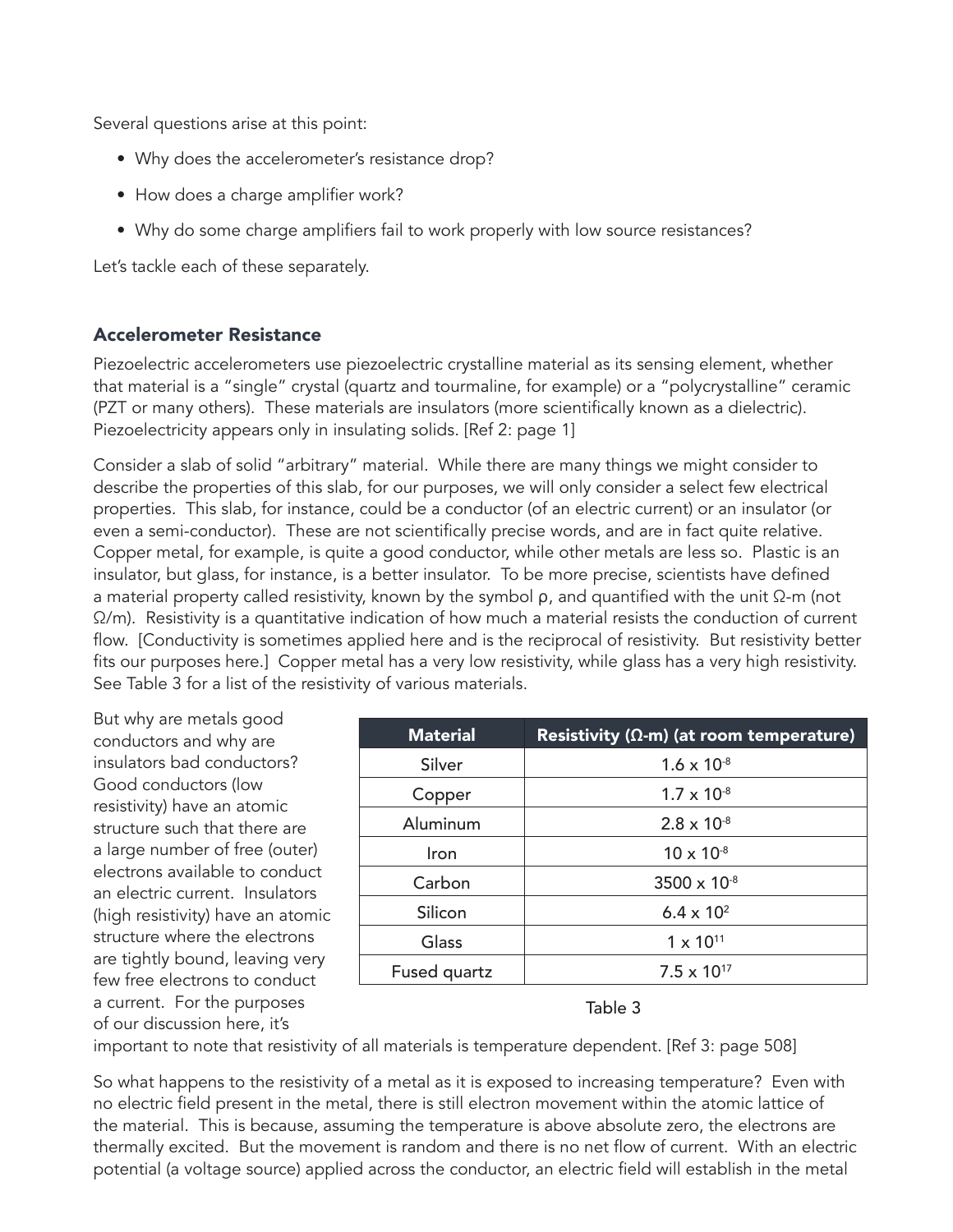and the electrons will begin to drift in one direction, thus creating a current flow. But the electrons are still thermally excited and moving about, colliding with one another. As the temperature is increased, the level of thermal excitement increases, increasing the number of electron collisions and impeding current flow. So the resistance of a conductor increases with increasing temperature, a positive temperature coefficient (PTC).

What happens in an insulator at temperature is much different. While the electrons are thermally excited, because the material is an insulator, there are not many free electrons available to facilitate current flow, even with an electric field present. But, as the temperature increases, thermal excitement increases, freeing more electrons and facilitating further current flow. So the resistance of an insulator decreases with increasing temperature, a negative temperature coefficient (NTC).

It is this phenomenon, an NTC, which happens in the piezoelectric sensing element of an accelerometer. As stated earlier, a high temperature piezoelectric accelerometer's worst case (lowest value) resistance at maximum rated temperature will be specified on the sensor's datasheet.

So why is this resistance a problem and how does it interact with a charge amplifier? The answer to this question requires an in-depth discussion of how a charge amplifier works.

# Accelerometer and Charge Amplifier Circuit Models

First, we must develop a circuit model of the piezoelectric accelerometer itself. A piezoelectric device is essentially a charge generator. So it can be modeled as a voltage source in series with a capacitor  $C_{p_F}$ .  $C_{p_F}$  is the capacitance of the piezoelectric sensing element and is specified on the sensor's datasheet (or it can be measured). In addition, the piezoelectric resistance  $R_{\text{pc}}$  previously discussed is across the voltage source and capacitance. For completeness the capacitance of the cable leading between the sensor and charge amplifier is represented by  $\mathsf{C}_\varepsilon.$  The complete circuit model is



Figure 2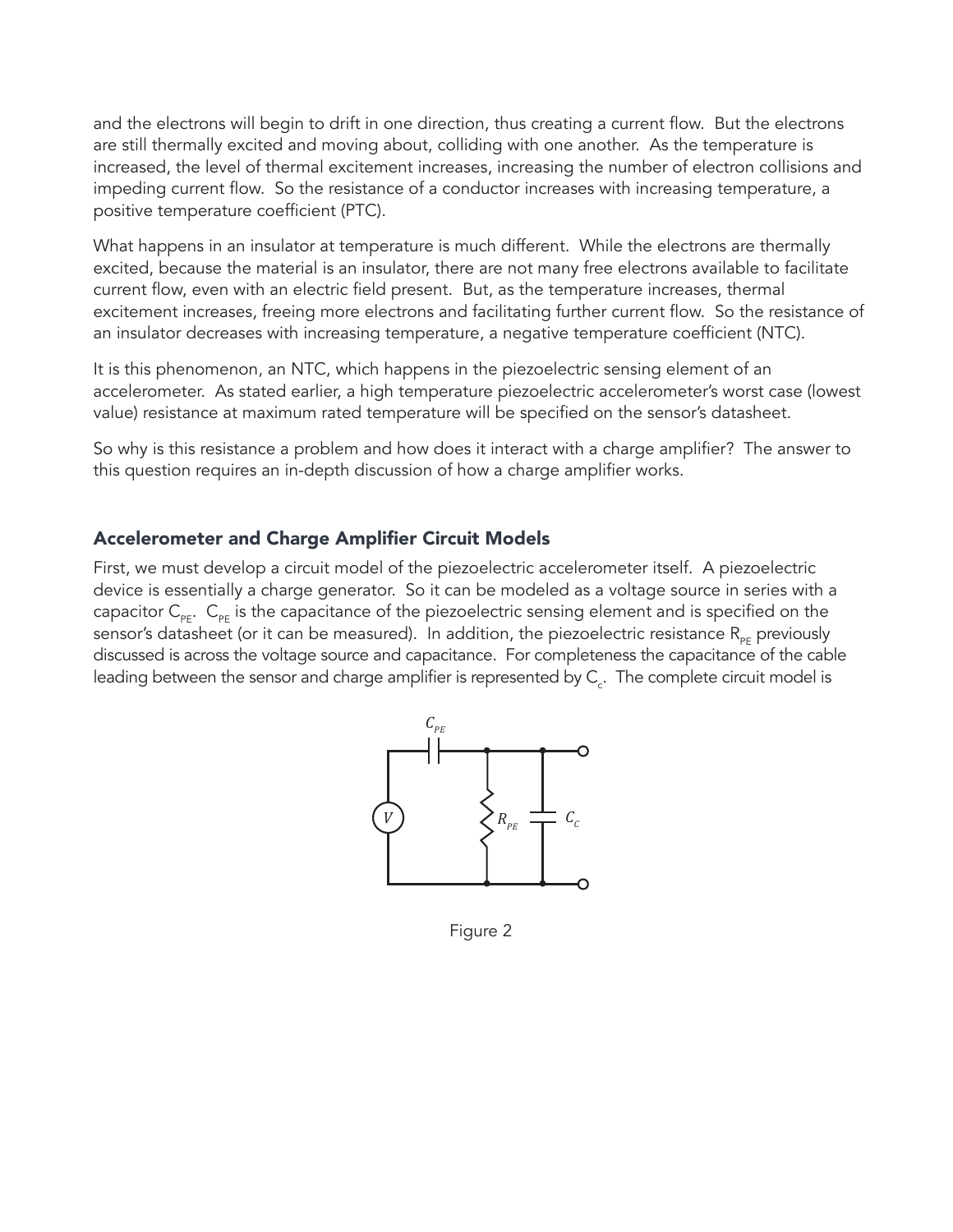Piezoelectric resistance  $R_{\text{PE}}$  is ideally a very high value but as discussed previously can drop to as low as 10 kΩ at very high temperatures. This resistance will be problematic to the connecting charge amplifier circuit, as we shall see.



Figure 3

Figure 3 illustrates a basic charge amplifier (actually the charge converter), along with the piezoelectric sensor model connected. It will be insightful to analyze this circuit, discussing assumptions for the analysis along the way. Our goal is to derive an expression for the "gain" of the circuit, in terms of voltage output  $V_{_{\mathrm{out}}}$  and input charge  $\mathbf{Q}_{_{\mathrm{p}}}$ .

First, we can make some assumptions about this circuit that makes the analysis easier:

- 1. "Open-loop" gain (*A*) of the op-amp is infinitely high.
- 2. Input resistance of the op-amp is infinitely high, meaning that no current flows in to or out of the op-amp's terminals.
- 3. There are no "offset" voltages at the terminals of the op-amp. [For a fuller discussion of an "ideal" op-amp's characteristics, see Ref 4: chap 3]

We will revisit these assumptions later, as the degree to which these assumptions are true will have an effect on how an actual charge amplifier performs, as discussed later on.

Referencing figure 3, the circuit can be analyzed thusly:

The output voltage  $V_{\text{out}}$  is related to the input voltage  $V_{\text{in}}$  by:

$$
V_{out} = -AV_{in}
$$
 Eq 1

where A is the op-amp's open-loop gain. Solving for V<sub>in</sub>, we have:

$$
V_{in} = -\frac{V_{out}}{A}
$$
 Eq 2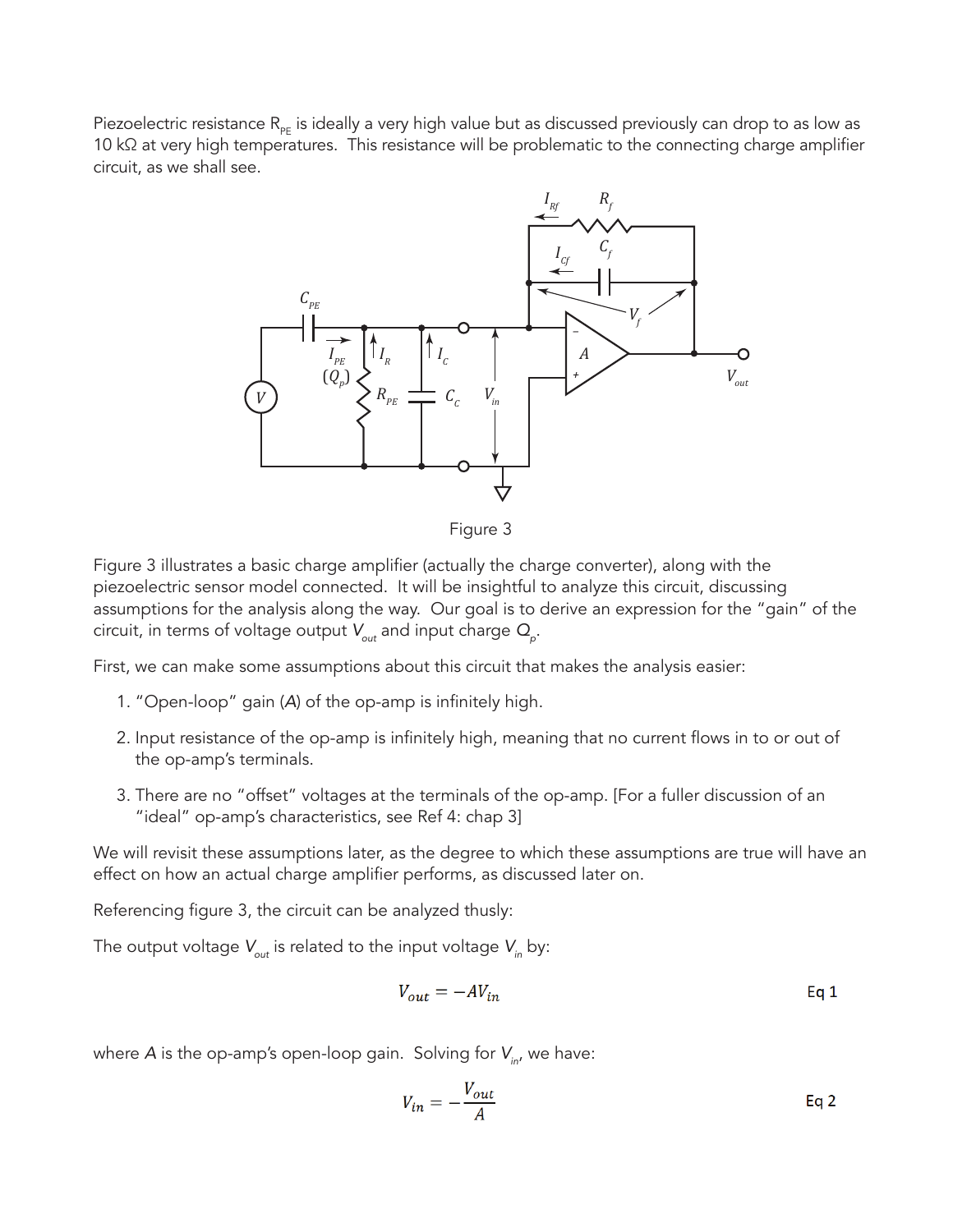We can also state the following for the voltage across the feedback capacitor  $C_f$ 

$$
V_f = V_{out} - V_{in}
$$
 Eq 3

Substituting in Eq. 2 for  $V_{in}$ , we can rewrite this equation as

$$
V_f = \left(1 + \frac{1}{A}\right) V_{out} \tag{Eq 4}
$$

Now, by Kirchhoff's law (and noting assumptions 2 and 3 above), we can write,

$$
I_{pe} + I_R + I_c + I_{R_f} + I_{C_f} = 0
$$
 Eq 5

Let's now write an equation for each current term in Eq. 5 in the final terms we want our final result to be in,  $\textsf{Q}_{{}_{p}}$  and  $\textsf{V}_{_{\sf out}}$ .

Current through  $C_{PE}$  can be written as the following:

$$
I_{pe} = \frac{dQ_p}{dt}
$$
 Eq 6

since current is the time rate of change of charge.

Current through  $R_{PE}$  can be written as (using Eq. 2):

$$
I_R = \frac{V_{in}}{R_{PE}} = -\frac{V_{out}}{AR_{PE}}
$$
 Eq 7

Current through *C<sub>c</sub>* can be written as (using Eq. 2):

$$
I_c = C_c \frac{dV_{in}}{dt} = -\frac{1}{A} C_c \frac{dV_{out}}{dt}
$$
 Eq 8

Current through  $R_{\scriptscriptstyle f}$  can be written as (using Eq. 4):

$$
I_{R_f} = \frac{V_f}{R_f} = \left(1 + \frac{1}{A}\right) \frac{V_{out}}{R_f}
$$
 Eq 9

Current through  $C_{\!f}$  can be written as (using Eq. 4):

$$
I_{C_f} = C_f \frac{dV_f}{dt} = \left(1 + \frac{1}{A}\right) C_f \frac{dV_{out}}{dt}
$$
 Eq 10

Eq. 5 can now be re-written as:

$$
\frac{dQ_p}{dt} - \frac{V_{out}}{AR_{PE}} - \frac{1}{A}C_c\frac{dV_{out}}{dt} + \left(1 + \frac{1}{A}\right)\frac{V_{out}}{R_f} + \left(1 + \frac{1}{A}\right)C_f\frac{dV_{out}}{dt} = 0
$$
 Eq 11

Since we want to solve this equation in terms of  $V_{_{\mathrm{out}}}$  and  $\overline{Q}_{_{\mathrm{\rho}}}$ , we can rearrange Eq. 11:

$$
\frac{dQ_p}{dt} = \frac{1}{A} \left[ \frac{V_{out}}{R_{PE}} + C_c \frac{dV_{out}}{dt} \right] - \left( 1 + \frac{1}{A} \right) \left[ \frac{V_{out}}{R_f} + C_f \frac{dV_{out}}{dt} \right]
$$
\nEq 12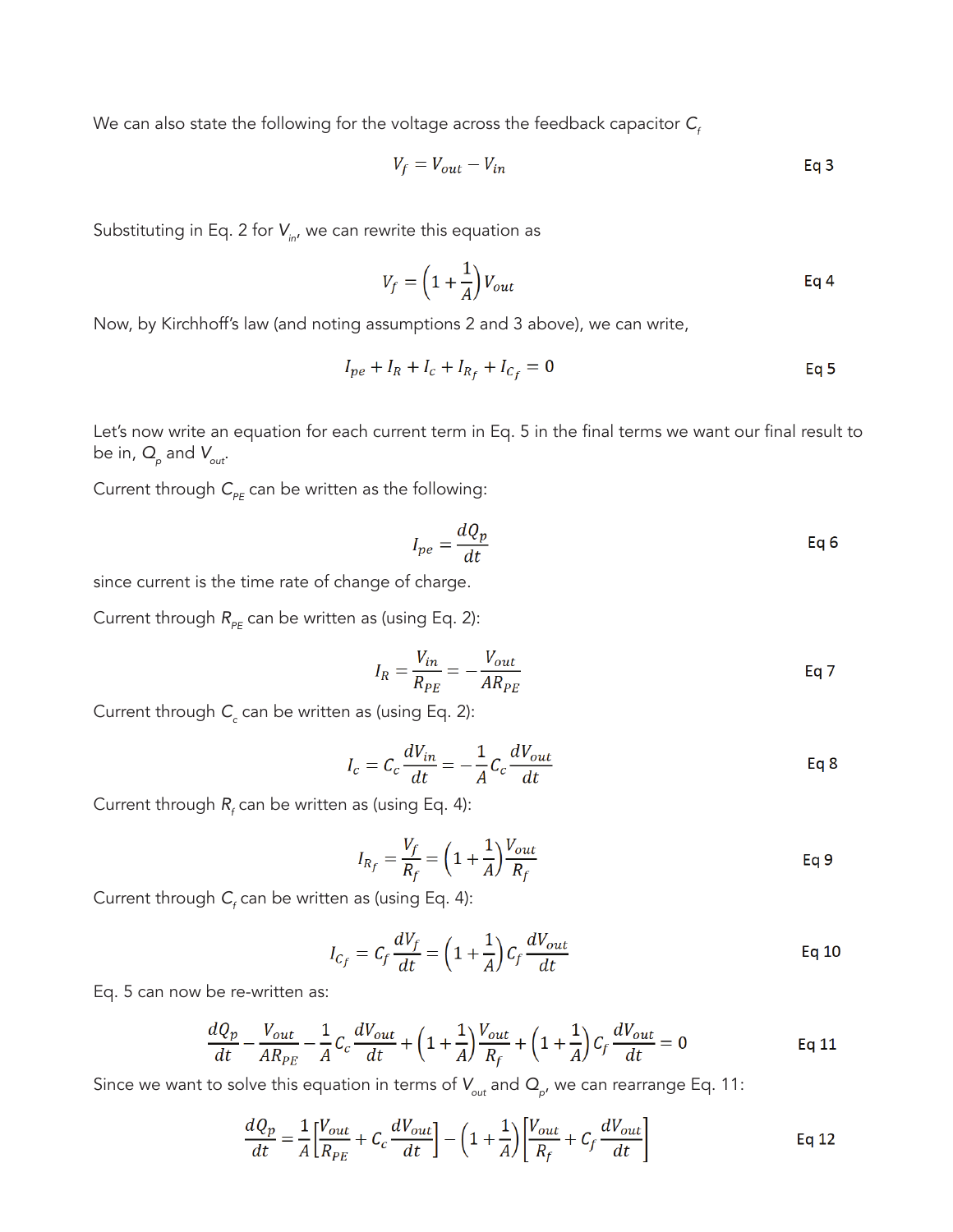Using advanced solution techniques (beyond the scope of this article [see Ref 5: chap 2]), Eq. 12 can be solved as:

$$
j\omega Q_p = \frac{1}{A} \left[ \frac{V_{out}}{R_{PE}} + j\omega V_{out} C_c \right] - \left( 1 + \frac{1}{A} \right) \left[ \frac{V_{out}}{R_f} + j\omega V_{out} C_f \right]
$$
 Eq 13

where *j* is the complex number and *w* is angular frequency.

Rearranging and solving for *Vout/Q <sup>p</sup>*, we have:

$$
\frac{V_{out}}{Q_p} = \frac{1}{\frac{1}{A} \left(\frac{1}{j\omega R_{PE}} + C_c\right) - \left(1 + \frac{1}{A}\right) \left(\frac{1}{j\omega R_f} + C_f\right)}
$$
Eq 14

If we invoke assumption 1 from the list above, that gain  $A$  is infinitely large, and we assume  $R_{_f}$  is infinitely large as well, Eq. 14 simplifies to:

$$
\frac{V_{out}}{Q_p} = -\frac{1}{C_f}
$$
 Eq 15

If we assume only that  $R_{_f}$  is finite, but still assume gain  $A$  is infinitely large, we can see the effect  $R_{_f}$ has on our circuit:

$$
\frac{V_{out}}{Q_p} = -\frac{1}{C_f \left(1 + \frac{1}{j\omega R_f C_f}\right)}
$$
 Eq 16

Where it can be shown that this equation has a frequency response of a high pass filter, with a frequency corner (3 dB) at:

$$
f = \frac{1}{2\pi R_f C_f} \tag{Eq 17}
$$

From these results, we can conclude that the "gain" of a charge amplifier, in the ideal case, is solely controlled by the feedback capacitor  $\mathsf{C}_\digamma$  The cable capacitance  $\mathsf{C}_\digamma$  plays no part in determining this gain. It further follows from Eq 2 (and assumption 1) that the input voltage to the op-amp V<sub>in</sub> is zero, meaning that there is no voltage across the sensor, across  $\mathcal{C}_c$  or across  $R_{_{\sf PE'}}$  so there is no current flow through these elements. Note that this conclusion is irrespective of the value of  $R_{\text{per}}$ . So, in the ideal case, even a low value piezoelectric resistance,  $R_{PE}$ , would not negatively affect the performance of a charge amplifier.

#### Resistance Problem?

So why is a low value piezoelectric resistance a problem? What is being neglected in the above analysis is the DC performance of the circuit. Revisiting the assumption list above, real op-amps do indeed have "leakage" currents (technically called bias currents) that flow through the opamp terminals. These terminals also have offset voltages on them due to non-ideal op-amp characteristics. These effects must be accounted for, or the charge amplifier circuit will not perform correctly. Indeed, the feedback resistor  $R_{\rm f}$  is present because the op-amp's terminals need a DC path to ground, or the circuit would quickly "saturate" and no AC signal would get through. Saturation of an amplifier means that the amplifier has been forced out of its linear operating range. So the amplifier will output a distorted signal. A distorted signal means data is being corrupted, and for all practical purposes, data is being lost.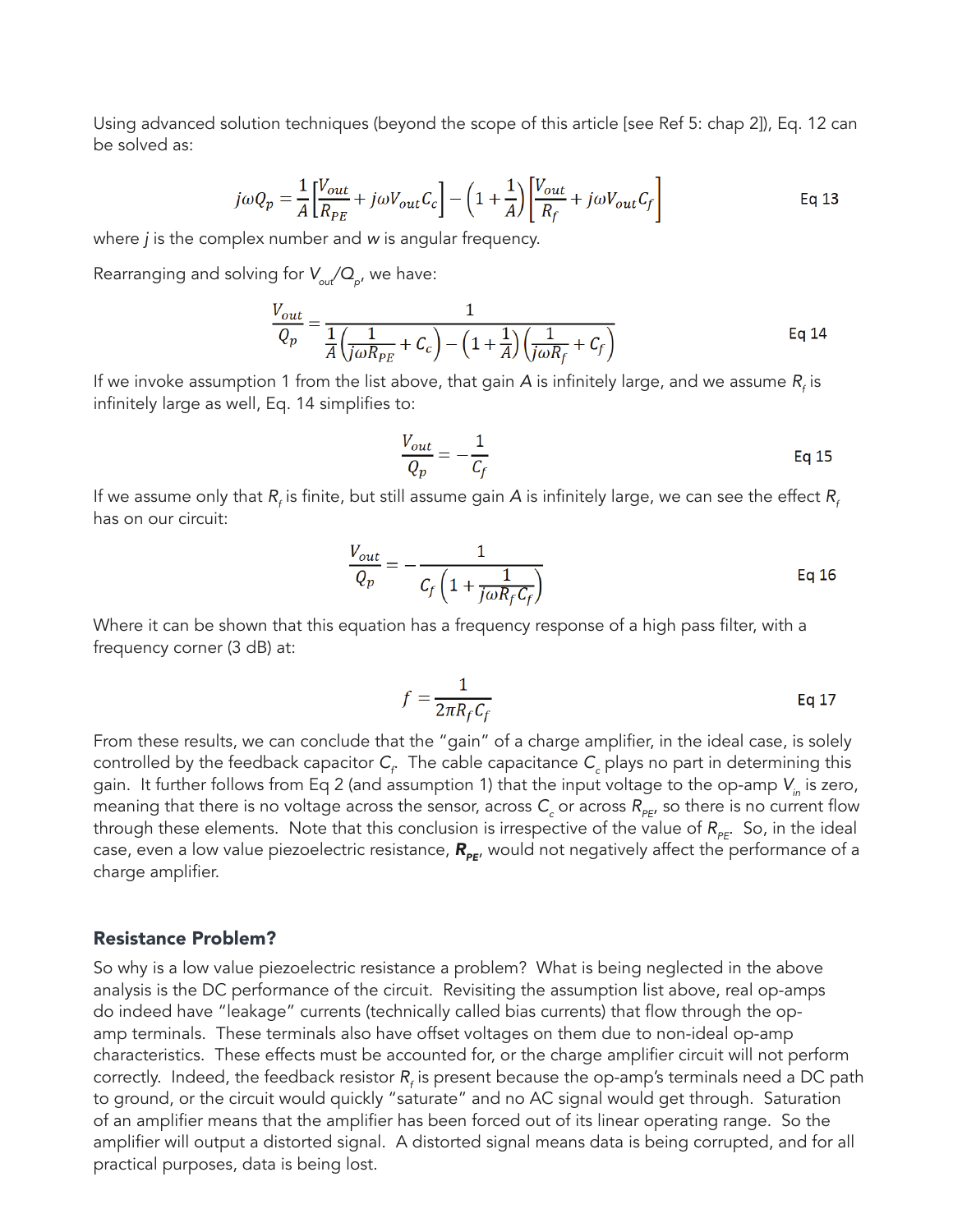Further if R<sub>PF</sub> becomes small enough, due to the leakage currents and offset voltages at the op-amp terminals, enough current will flow in R<sub>PE</sub> to also cause the op-amp to saturate. Circuit designers take steps in the design to mitigate these effects. But this is where the performance of a "generalpurpose" charge amplifier and one designed for high temperature accelerometers (where one knows *R*<sub>PE</sub> will be small at extreme temperature) begin to separate. Using a low *R*<sub>PE</sub> accelerometer with a general-purpose charge amplifier, because of its circuit design, will likely result in an undesirable frequency response, especially near low frequencies. Figure 4 illustrates this. Using a generalpurpose charge amplifier conservatively rated for a 10 MΩ minimum resistance accelerometer (a common specification), the effects of a source resistance down to 10 kΩ are observed. The amplitude response is up more than 10 dB. This is unacceptable if the user expects to collect useful accurate data in this frequency range. Many sources of outside interference signals occur in this frequency range (for example, pyroelectric effect and triboelectric effect) and will be gained up as governed by this amplitude response curve. Again, this will cause a distorted output and data loss.



Figure 4: Amplitude Response Curves of a General-Purpose Charge Amplifier Using Different Source Resistances

The key, then, is proper design by the manufacturer that balances the ability of the charge amplifier to handle low R<sub>PE</sub> resistances while also maintaining a flat amplitude response. This can be done, but requires careful design. But it is incumbent on the user to ensure that a charge amplifier designed for a low piezoelectric resistance accelerometer is being used.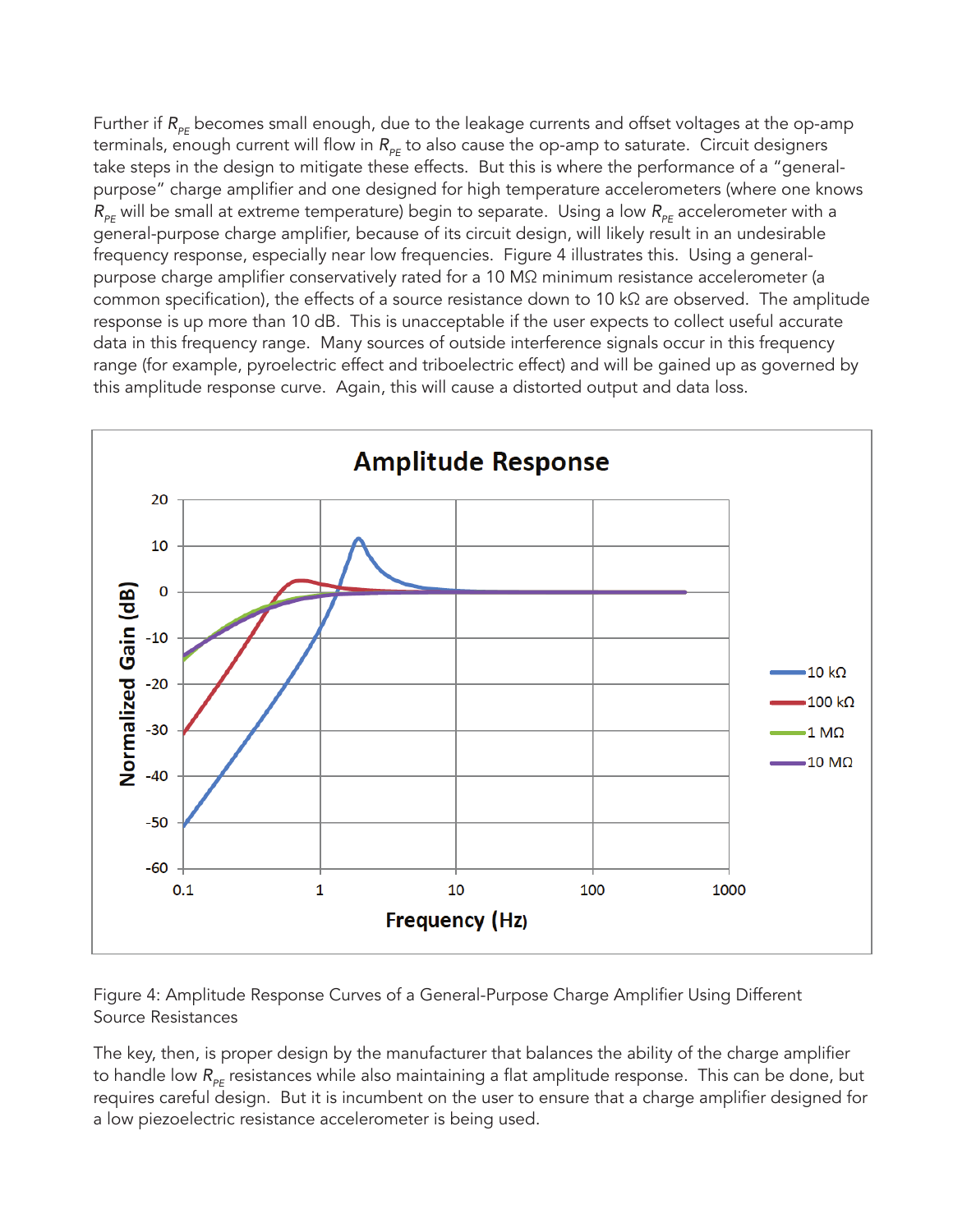#### Summary and Conclusion

High temperature accelerometers, both single-ended and differential output, have proven themselves to be accurate and reliable, even under extreme conditions. But attention needs to be paid to the accelerometer's piezoelectric resistance specification at maximum rated temperature extremes and the user needs to make sure a compatible charge amplifier is used.

Due to the physics of the piezoelectric material used in these sensors, the resistance will drop in value dramatically at maximum temperatures. Some models will even drop to as low as 10 kΩ.

An ideal charge amplifier will deal with these low resistances without any problems. But because of nonideal characteristics of the op-amps used, a low piezoelectric resistance will affect the DC performance of the circuit, causing the amplifier to saturate, distorting the signal output and loss of data.

Design attempts on a charge amplifier circuit to correct this problem must be done carefully, or otherwise the resulting amplitude response of the amplifier in combination with a low resistance accelerometer would be unacceptable [see Figure 4]. Use of such an unacceptable amplitude response could again result in distorted signals, again causing loss of data. So the use of "generalpurpose"charge amplifiers with low resistance accelerometers must be avoided.

The user has a responsibility here then. To avoid the problems discuss here, the user must review the accelerometer's specifications, determine the worst case piezoelectric resistance at the temperature they plan to operate, and then select a charge amplifier (whether bench top or inline type) that is designed to operate at that resistance. This will avoid potentially erroneous and corrupted data, as well as wasted resources, time and money.

#### Sources

Reference 1: www.endevco.com. Accessed 17 Nov 2017.

Reference 2: Mason, Warren P. Piezoelectric Crystals and Their Application to Ultrasonics. Princeton, NJ: D. Van Nostrand Company, Inc., 1950. Print.

Reference 3: Halliday, David and Resnick, Robert. Fundamentals of Physics, 2nd Ed. New York: John Wiley & Sons, Inc., 1981. Print.

Reference 4: Sedra, Adel S. and Smith, Kenneth C. Micro-Electronic Circuits. New York: Holt, Rinehart and Winston, 1982. Print.

Reference 5: Carlson, A. Bruce. Communication Systems: An Introduction to Signals and Noise in Electrical Communication, 2nd Ed. New York: McGraw-Hill, 1975. Print.